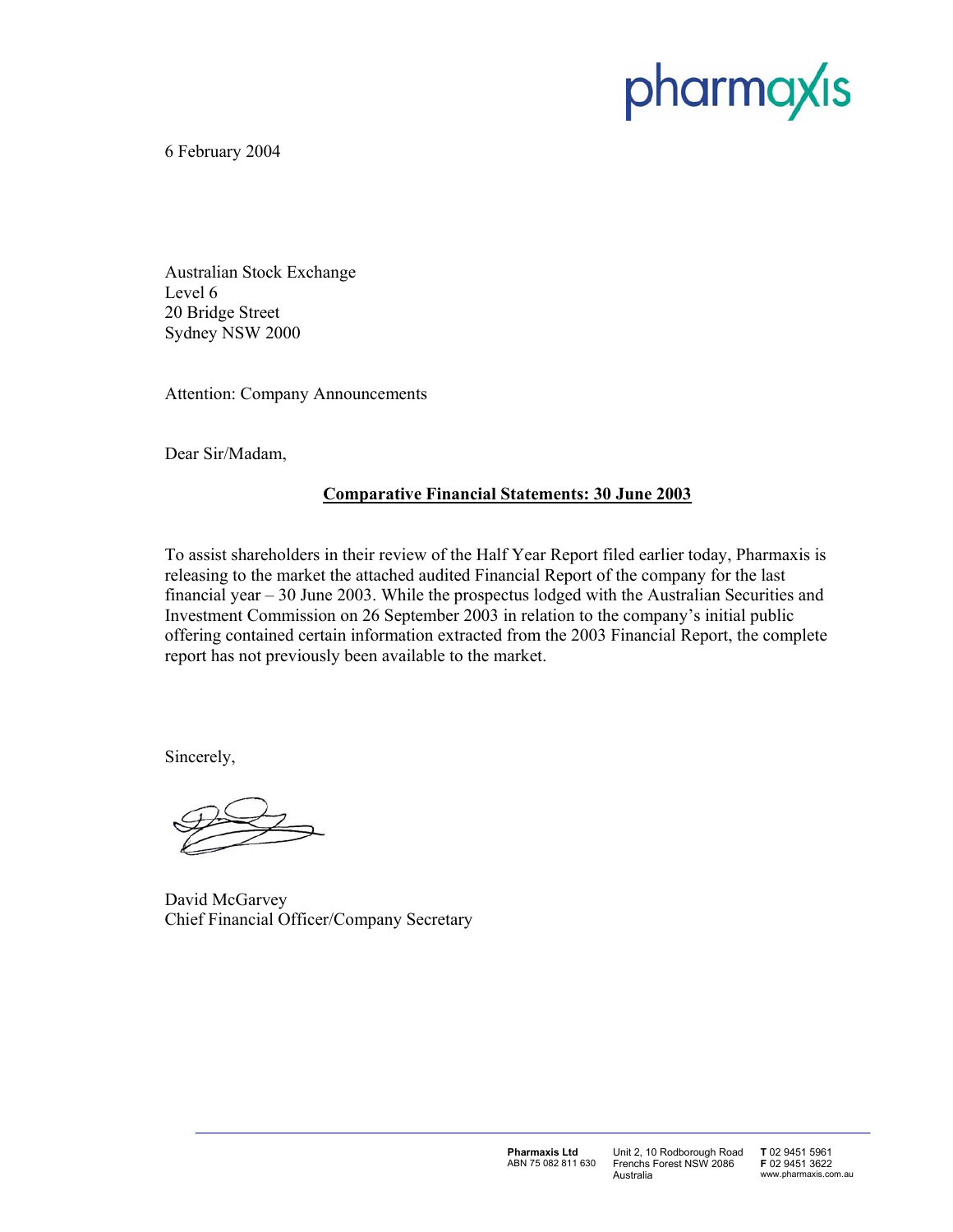ACN 082 811 630

### **Financial Report**

**30 June 2003**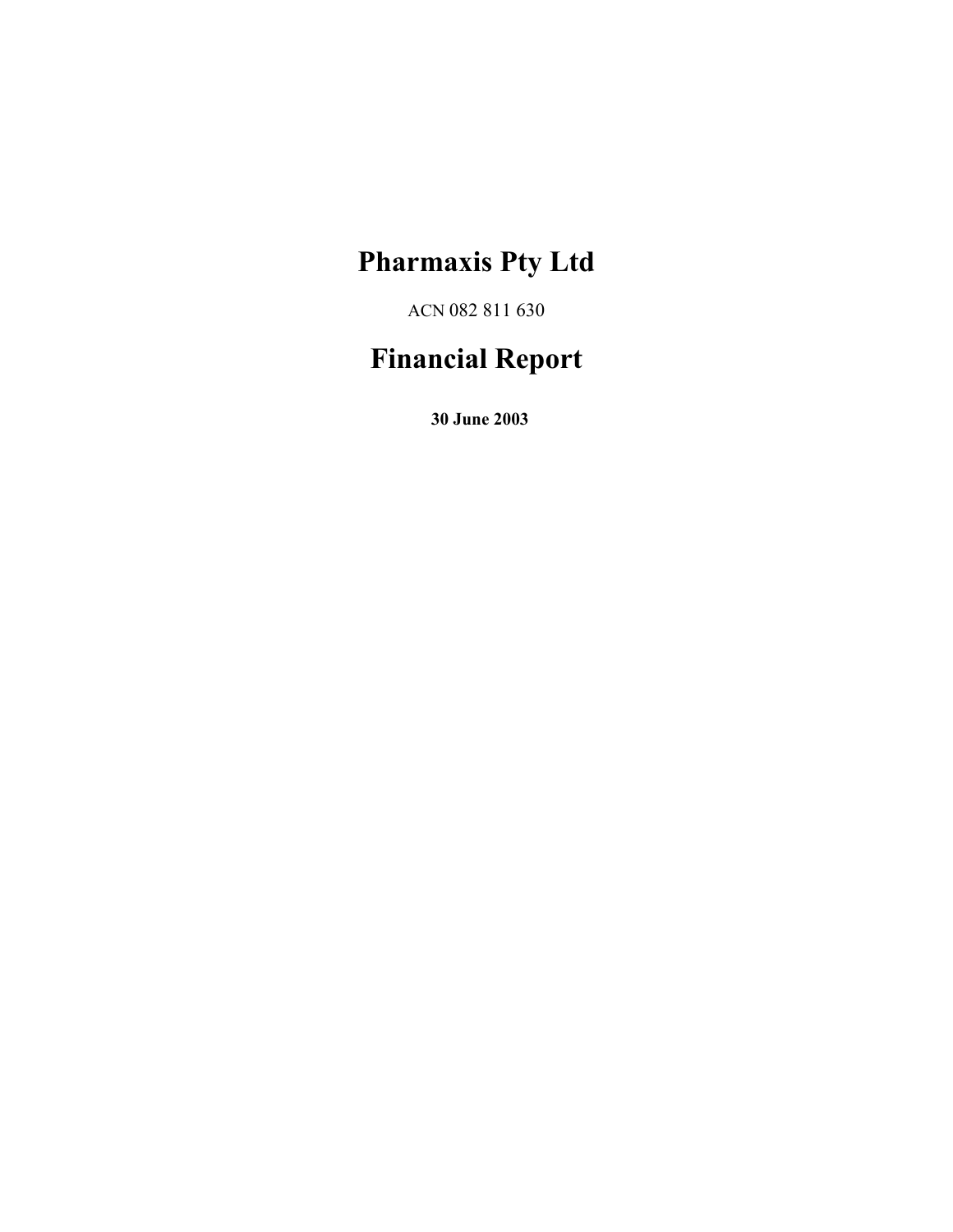**Pharmaxis Pty Ltd**  ACN 082 811 630 **Financial Report – 30 June 2003** 

### **Contents**

| Statements of financial performance                   |                |
|-------------------------------------------------------|----------------|
| Statements of financial position                      | 2              |
| Statements of cashflow                                | 3              |
| Notes to and forming part of the financial statements | $\overline{4}$ |
| Directors' declaration                                |                |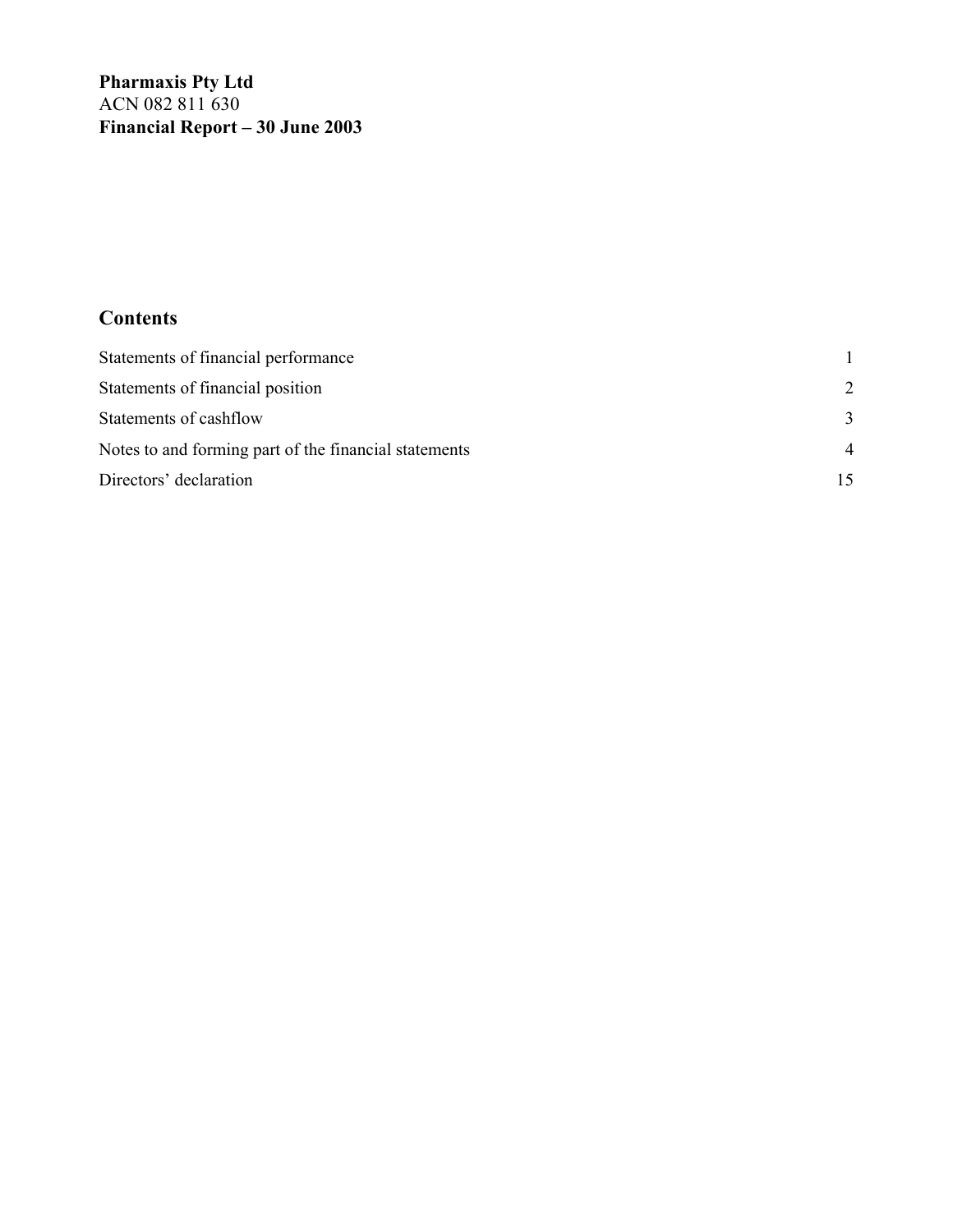#### **Statements of financial performance**

For the year ended 30 June 2003

|                                                                           | <b>Notes</b> | 2003<br>S     | 2002<br>\$    |
|---------------------------------------------------------------------------|--------------|---------------|---------------|
| Revenue from sale of goods                                                | 2            |               |               |
| Cost of sales                                                             |              |               |               |
| <b>Gross profit</b>                                                       |              |               |               |
| Other revenues from ordinary activities                                   | 2            | 1,303,449     | 688,989       |
| Other expenses from ordinary activities                                   |              |               |               |
| Research & development expenses                                           |              | (1,789,762)   | (1, 151, 212) |
| Administration expenses                                                   |              | (981, 476)    | (140, 012)    |
| <b>Profit / (loss) from ordinary activities before income tax expense</b> |              | (1,467,789)   | (602, 235)    |
| Income tax expense / (credit)                                             | 4            |               |               |
| Net profit $/$ (loss)                                                     | 14(d)        | \$(1,467,789) | \$(602,235)   |

*The above statement of financial performance should be read in conjunction with the accompanying notes.*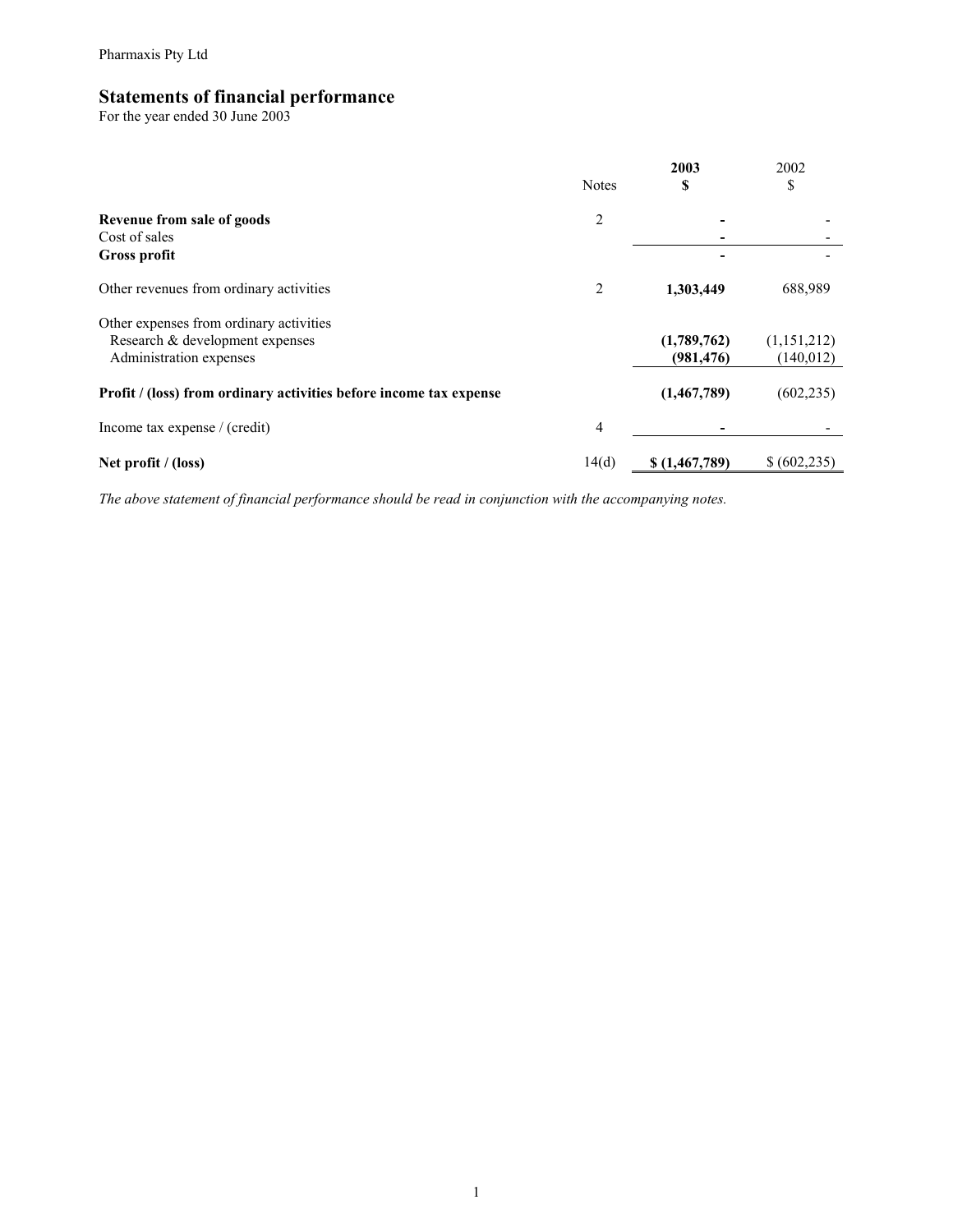#### **Statements of financial position**

For the year ended 30 June 2003

|                                      |              | 2003        | 2002        |
|--------------------------------------|--------------|-------------|-------------|
|                                      | <b>Notes</b> | \$          | \$          |
| <b>Current Assets</b>                |              |             |             |
| Cash and bank balances               | 5            | 1,391,707   | 750,859     |
| Other financial assets               | 6            | 5,992,216   |             |
| Receivables                          | 7            | 62,582      |             |
| Other                                | 8            | 84,235      | 69,403      |
| <b>Total Current Assets</b>          |              | 7,530,740   | 820,262     |
| <b>Non-Current Assets</b>            |              |             |             |
| Plant and equipment                  | 9            | 1,515,016   | 115,550     |
| Intangible assets                    | 10           | 1,205,000   | 1,207,847   |
| Other                                | 8            | 243,800     |             |
| <b>Total Non-Current Assets</b>      |              | 2,963,816   | 1,323,397   |
| <b>Total Assets</b>                  |              | 10,494,556  | 2,143,659   |
| <b>Current Liabilities</b>           |              |             |             |
| Accounts payable                     | 11           | 231,736     | 121,281     |
| Other liabilities                    | 12           | 318,563     | 65,059      |
| Provisions                           | 13           | 52,697      | 3,897       |
| <b>Total Current Liabilities</b>     |              | 602,996     | 190,237     |
| <b>Non-Current Liabilities</b>       |              |             |             |
| Provisions                           | 13           | 1,499       |             |
| <b>Total Non-Current Liabilities</b> |              | 1,499       |             |
| <b>Total Liabilities</b>             |              | 604,495     | 190,237     |
| <b>Net Assets</b>                    |              | \$9,890,061 | \$1,953,422 |
| <b>Shareholders' Equity</b>          |              |             |             |
| Share capital                        | 14(a)        | 12,804,529  | 3,400,101   |
| Retained earnings                    | 14(d)        | (2,914,468) | (1,446,679) |
| <b>Total Shareholders' Equity</b>    |              | \$9,890,061 | \$1,953,422 |
|                                      |              |             |             |

*The above statement of financial position should be read in conjunction with the accompanying notes.*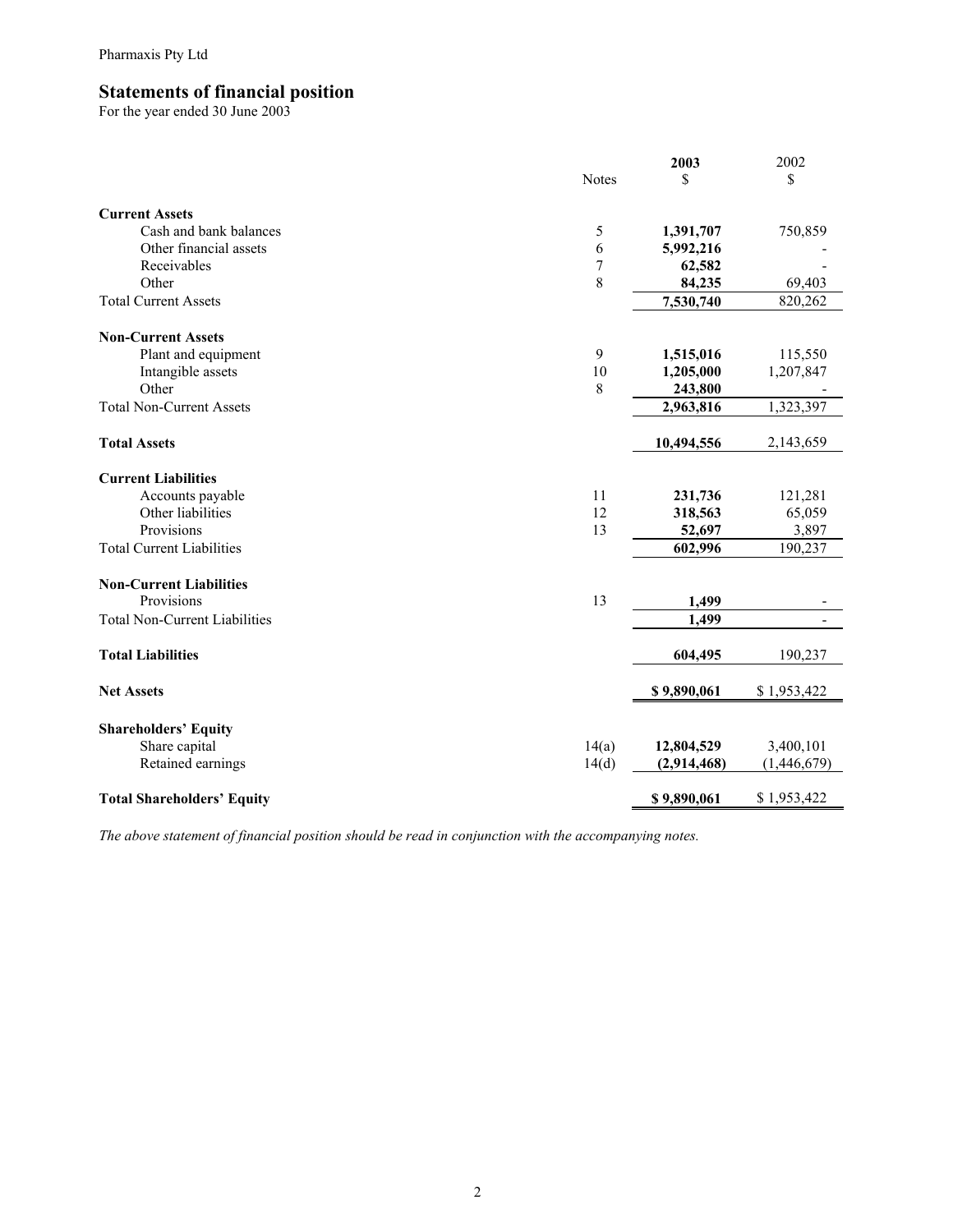#### **Statements of cashflows**

For the year ended 30 June 2003

|                                                         |              | 2003        | 2002          |
|---------------------------------------------------------|--------------|-------------|---------------|
|                                                         | <b>Notes</b> | S           | \$            |
| <b>Cash Flows from Operating Activities</b>             |              |             |               |
| Research grant receipts from governments                |              | 1,290,093   | 785,716       |
| Payments to suppliers and employees                     |              | (2,773,124) | (1, 191, 765) |
| Interest received                                       |              | 269,543     | 43,456        |
| Rental income                                           |              | 45,585      |               |
| Tax paid                                                |              |             |               |
| Net cash flows from operating activities                | 20           | (1,167,903) | (362, 593)    |
| <b>Cash Flows from Investing Activities</b>             |              |             |               |
| Payment for properties, plant and equipment             | 9            | (1,569,278) | (11,241)      |
| Payment for patents                                     |              | (83, 075)   | (25,092)      |
| Proceeds from disposal of property, plant and equipment |              |             |               |
| Net cash flows from investing activities                |              | (1,652,353) | (36, 333)     |
| <b>Cash Flows from Financing Activities</b>             |              |             |               |
| Issuance of shares                                      | 14           | 9,630,000   |               |
| Transaction costs on share issue                        |              | (176, 579)  |               |
| Cancellation of shares                                  | 14           | (101)       |               |
| Net cash flows from financing activities                |              | 9,453,320   |               |
| Net Increase (Decrease) in Cash Held                    |              | 6,633,064   | (398, 926)    |
| Cash at the beginning of the financial year             |              | 750,859     | 1,149,785     |
| Cash at the End of the Financial Year                   | 20           | \$7,383,923 | \$750,859     |

*The above statement of cash flows should be read in conjunction with the accompanying notes*.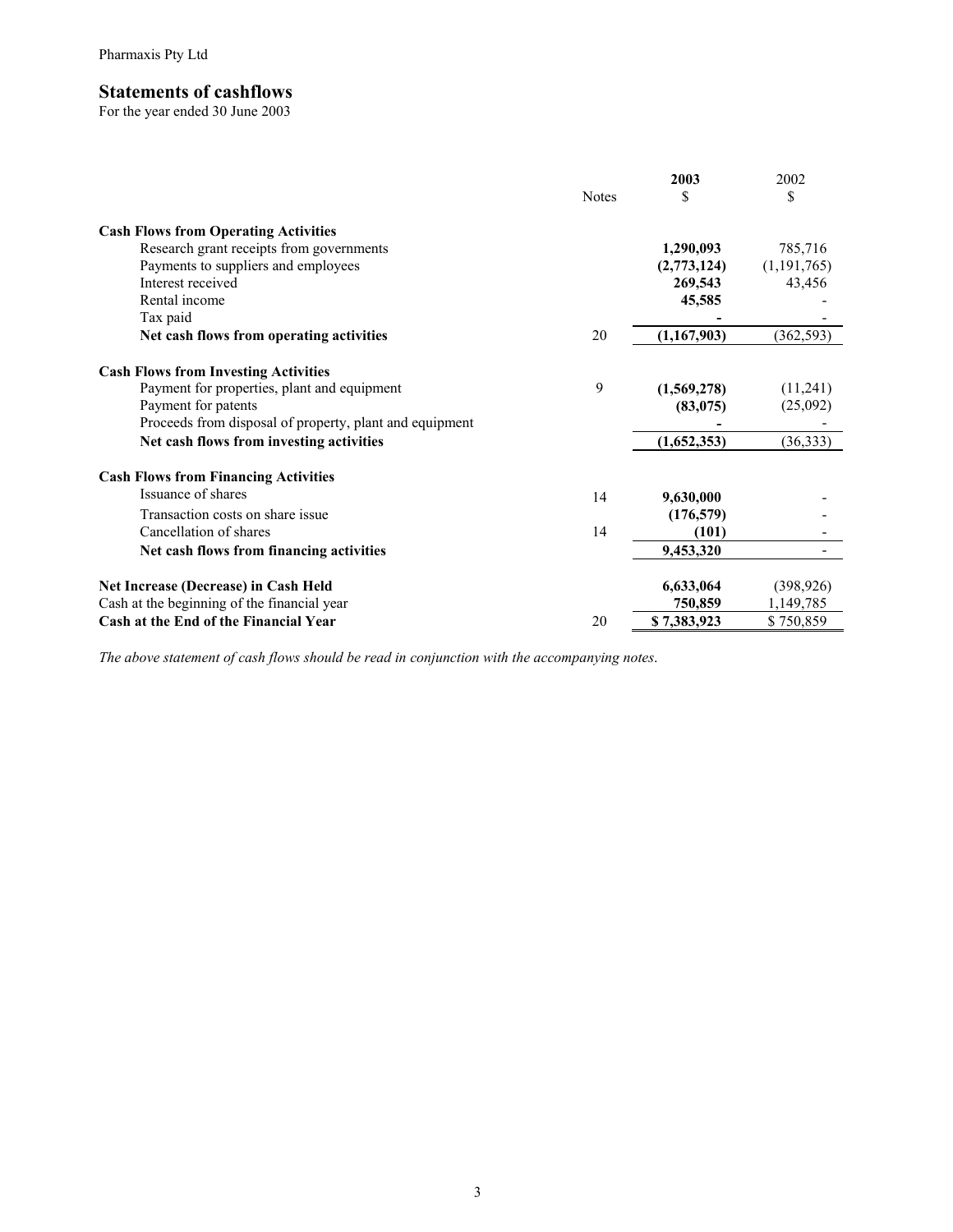Notes to and forming part of the financial statements For the year ended 30 June 2003

#### **Contents**

| Note 1  | Summary of significant accounting policies                                                                      | 5                |
|---------|-----------------------------------------------------------------------------------------------------------------|------------------|
| Note 2  | <b>Operating Revenue</b>                                                                                        | $\overline{7}$   |
| Note 3  | <b>Operating Profit</b>                                                                                         | 7                |
| Note 4  | <b>Income Tax</b>                                                                                               | $\overline{7}$   |
| Note 5  | <b>Cash and Bank Balance</b>                                                                                    | 8                |
| Note 6  | <b>Other Financial Assets</b>                                                                                   | 8                |
| Note 7  | <b>Receivables</b>                                                                                              | 8                |
| Note 8  | <b>Other Assets</b>                                                                                             | 8                |
| Note 9  | <b>Plant and Equipment</b>                                                                                      | $\boldsymbol{9}$ |
| Note 10 | <b>Intangible Assets</b>                                                                                        | 9                |
| Note 11 | <b>Accounts Payable</b>                                                                                         | $\boldsymbol{9}$ |
| Note 12 | <b>Other Liabilities</b>                                                                                        | $\boldsymbol{9}$ |
| Note 13 | <b>Provisions</b>                                                                                               | 10               |
| Note 14 | <b>Shareholders' Equity</b>                                                                                     | 10               |
| Note 15 | <b>Financial Reporting by Segments</b>                                                                          | 11               |
| Note 16 | <b>Auditor's Remuneration</b>                                                                                   | 11               |
| Note 17 | <b>Directors' Remuneration</b>                                                                                  | 12               |
| Note 18 | <b>Operating Lease Commitments</b>                                                                              | 12               |
| Note 19 | <b>Related Parties</b>                                                                                          | 12               |
| Note 20 | Reconciliation profit from ordinary activities after income tax to net cash inflow from operating activities 13 |                  |
| Note 21 | <b>Additional Financial Instruments Disclosures</b>                                                             | 13               |
| Note 22 | <b>Employee Option Plan</b>                                                                                     | 13               |
| Note 23 | <b>Contingent Liabilities</b>                                                                                   | 14               |
| Note 24 | <b>Subsequent Events</b>                                                                                        | 14               |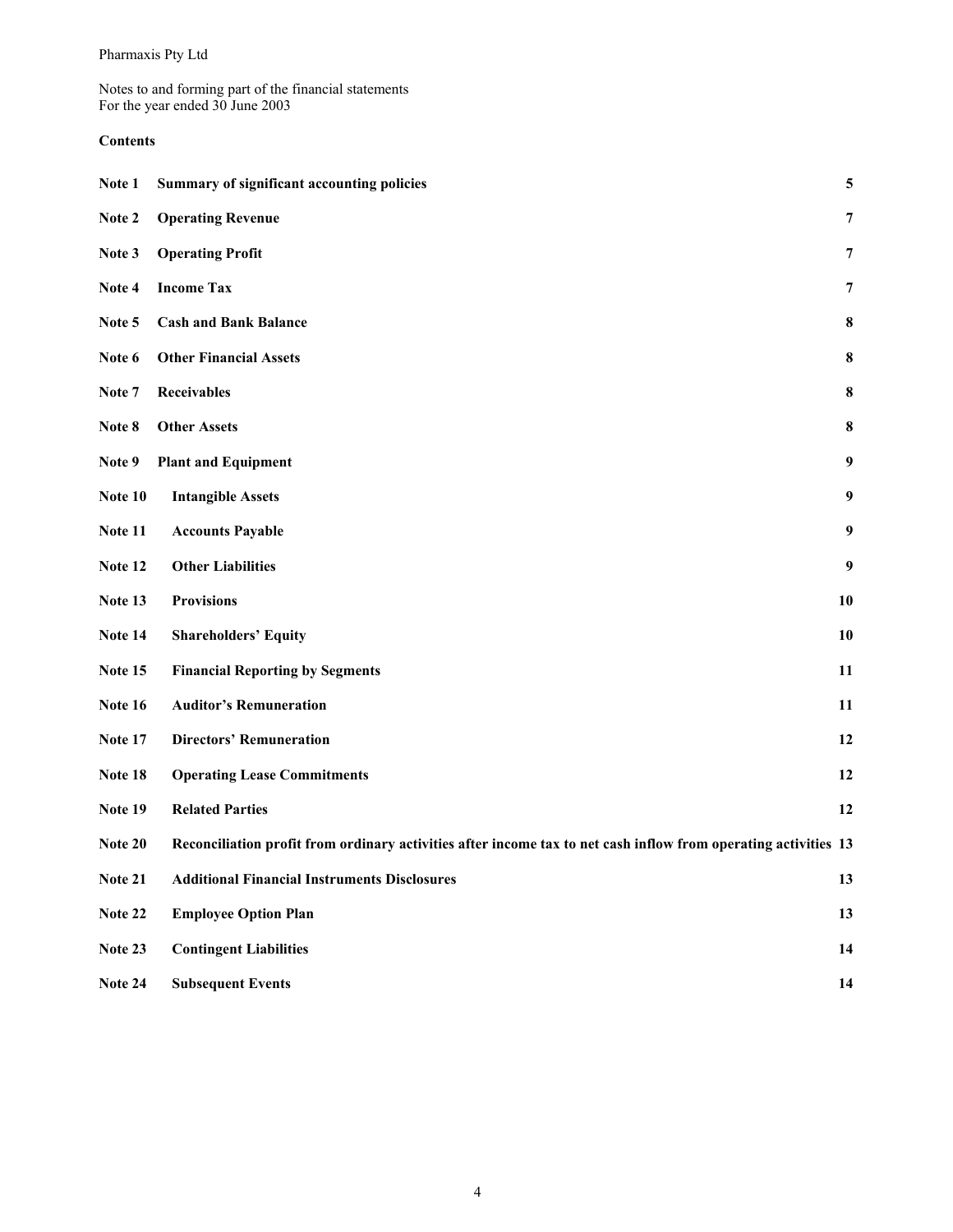For the year ended 30 June 2003

#### **Note 1 Summary of significant accounting policies**

This general purpose financial report has been prepared in accordance with Accounting Standards, other authoritative pronouncements of the Australian Accounting Standards Board and Urgent Issues Group Consensus Views.

It is prepared in accordance with the historical cost convention. Unless otherwise stated, the accounting policies adopted are consistent with those of the previous year. Comparative information is reclassified where appropriate to enhance comparability.

#### **(a) Operating Revenue**

Revenues are recognized at fair value of the consideration received net of any applicable taxes.

Interest revenue is recognized as it accrues, taking into account the effective yield on the financial instruments.

Government research and development grant income is recognized as and when the relevant research expenditure is incurred. When the Company receives income in advance of incurring the relevant expenditure, it is treated as deferred income as the Company does not control the income until the relevant expenditure has been incurred.

#### **(b) Receivables**

Trade debtors are carried at amounts due. The collectibility of receivables is reviewed on an ongoing basis. Debts which are known to be uncollectible are written off. A provision for doubtful debts is raised where some doubt as to collection exists.

#### **(c) Research and Development Costs**

Internally generated research and development costs are expensed as incurred.

#### **(d) Inventories**

Research and development stores and materials manufactured for clinical trials are expensed as incurred. Raw materials for clinical trials are stated at the lower of cost or net realizable value.

#### **(e) Cash**

For purposes of the statement of cash flows, cash includes deposits at call and bank accepted commercial bills which are readily convertible to cash on hand and are subject to an insignificant risk of changes in value, net of outstanding bank overdrafts.

#### **(f) Depreciation of Plant and Equipment**

Items of plant and equipment, including leasehold improvements are depreciated/amortized over their estimated useful life to the Company, ranging from 3 years to 10 years using the straight line method. Assets are depreciated or amortized from the date of acquisition and up to the date of disposal.

#### **(g) Trade and Other Creditors**

These amounts represent liabilities for goods and services provided to the Company prior to the end of the financial year and which are unpaid. The amounts are unsecured and are usually paid within 45 days of recognition.

#### **(h) Employee Entitlements**

#### *(i) Wages and Salaries, Annual Leave*

Liabilities for wages and salaries and annual leave are recognised, and are measured as the amount unpaid at the reporting date at current pay rates in respect of employees' services up to that date.

#### *(ii) Superannuation*

The Company contributes to standard defined contribution superannuation funds on behalf of all employees and directors at 9% of employee gross salary.

#### *(iii) Employee Share Options*

The value of options granted under share option plans described in note 22 is not charged as an employee entitlement expense.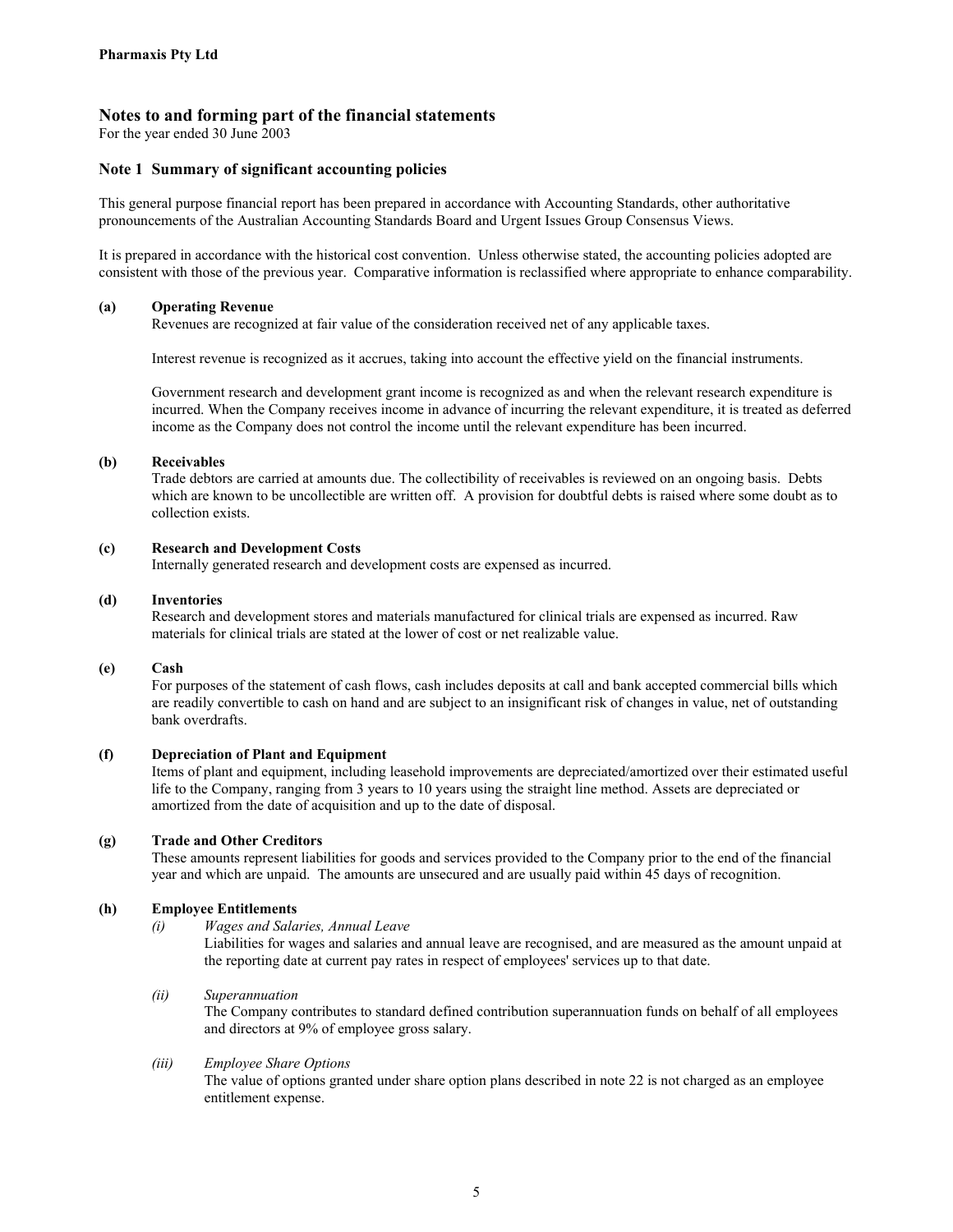For the year ended 30 June 2003

#### **Note 1 Summary of Significant Accounting Policies (continued)**

*(iv) Long Service Leave* 

A liability for long service leave is recognised, and is measured as the present value of expected future payments to be made in respect of services provided by employees up to the reporting date. Consideration is given to expected future wage and salary levels, experience of employee departures and periods of service.

Expected future payments are discounted using interest rates on national government guaranteed securities with terms to maturity that match, as closely as possible, the estimated future cash outflows.

*(v) Employee Numbers* 

|                                                                  | <b>Numbers</b> |      |  |
|------------------------------------------------------------------|----------------|------|--|
|                                                                  | 2003           | 2002 |  |
| Employees and full time contractors at end of the financial year |                |      |  |

#### **(i) Intangible Assets**

Costs of purchase of patent licenses and application costs for new patents are capitalised and amortised over the period in which the related benefits are expected to be realised.

#### **(j) Income Tax**

Tax effect accounting procedures are followed whereby the income tax expense in the statement of financial performance is matched with the accounting profit after allowing for permanent differences. The future tax benefit relating to tax losses is not carried forward as an asset unless the benefit is virtually certain of realisation. Income tax on cumulative timing differences is set aside to the deferred income tax or the future income tax benefit accounts at the rates which are expected to apply when those timing differences reverse.

#### **(k) Foreign Currency Translation**

Foreign currency transactions are initially translated into Australian currency at the rate of exchange at the date of the transaction. At balance date amounts payable and receivable in foreign currencies are translated to Australian currency at rates of exchange current at that date. Resulting exchange differences are brought to account in determining the profit or loss for the year.

#### **(l) Lease Payments**

Lease payments for operating leases, where substantially all the risks and benefits remain with the lessor, are charged as expense in the periods in which they are incurred.

#### **(m) Maintenance and Repairs**

Maintenance, repair costs and minor renewals are charged as expenses as incurred.

#### **(n) Acquisitions of Assets**

The cost method of accounting is used for all acquisitions of assets regardless of whether shares or other assets are acquired. Cost is determined as the fair value of the assets given up at the date of acquisition plus costs incidental to the acquisition.

#### **(o) Non Current Assets**

The carrying amounts of non-current assets are reviewed to determine whether they are in excess of their recoverable amount at balance date. If the carrying amount of a non-current asset exceeds its recoverable amount, the asset is written down to the lower amount.

In assessing recoverable amounts of non-current assets the relevant cash flows have been discounted to their present value.

#### **(p) Website Costs**

Costs in relation to building, enhancing and operating web sites controlled by the Company are charged to expenses in the period in which they are incurred.

#### **(q) Contributed Equity**

Issued and paid up capital is recognized at the fair value of the consideration received by the Company. Any transaction costs arising on the issue of shares are recognized directly in equity as a reduction of the share proceeds received.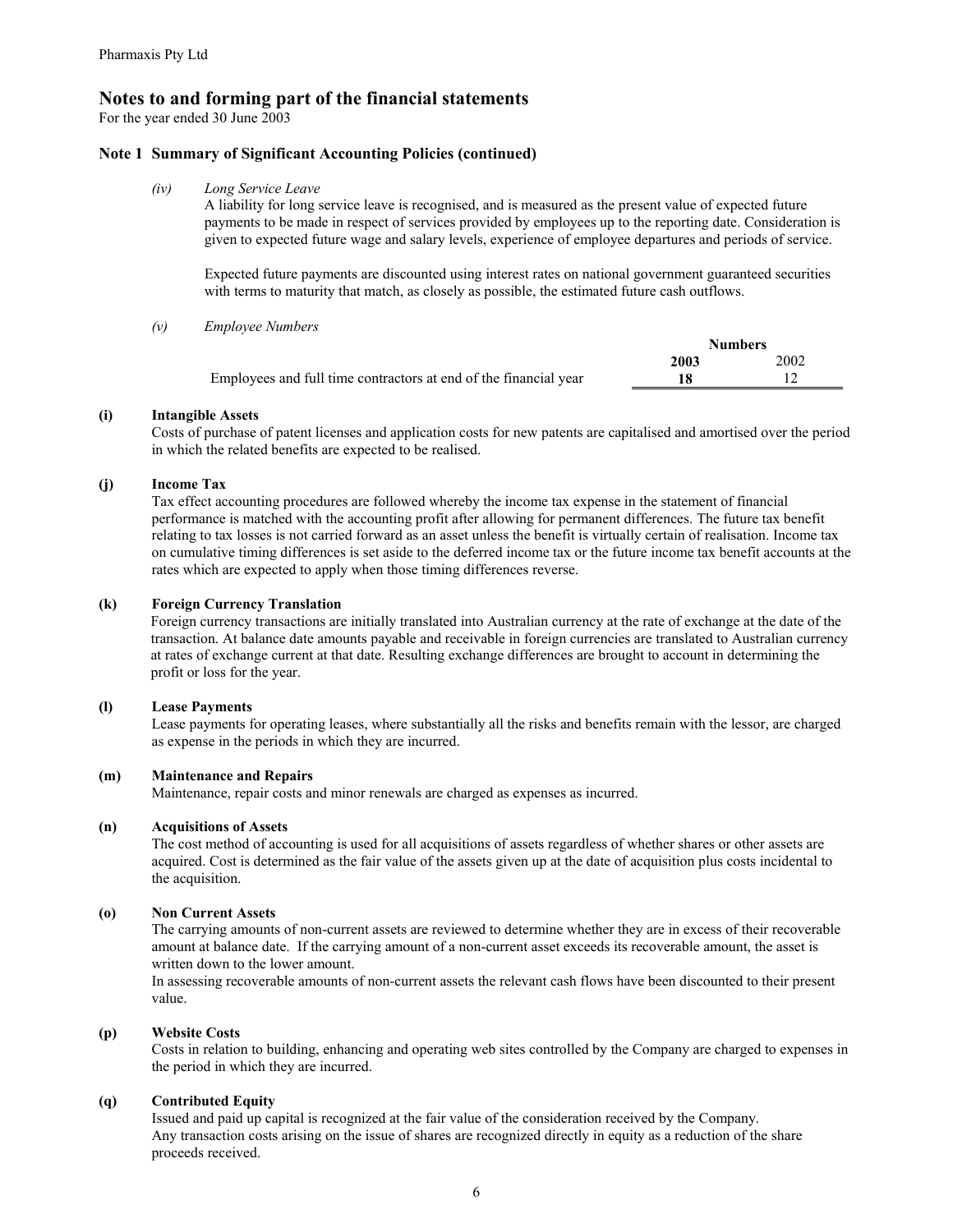For the year ended 30 June 2003 (continued)

#### **Note 2 Operating Revenue**

|                   | 2003<br>\$ | 2002<br>\$               |
|-------------------|------------|--------------------------|
| Sales revenue     | ۰          | -                        |
| Interest received | 284,417    | 43,456                   |
| Grant revenue     | 975,974    | 645,533                  |
| Rental income     | 41,441     | $\overline{\phantom{0}}$ |
| Other             | 1,617      | ٠                        |
|                   | 1,303,449  | 688,989                  |

#### **Note 3 Operating Profit**

|                                                                               | 2003<br>S | 2002<br>\$ |
|-------------------------------------------------------------------------------|-----------|------------|
| Operating profit before income tax for the year includes the following items: |           |            |
| Gains                                                                         |           |            |
| Foreign exchange gain                                                         | 1,617     |            |
| <b>Expenditure</b>                                                            |           |            |
| Depreciation of plant and equipment                                           | 169,812   | 46,829     |
| Amortization of intangible assets                                             | 85,922    | 83,289     |
| Net amount provided for employee entitlements                                 | 119,443   | 3,897      |
| Rental expense of operating leases                                            | 237,793   | 61,609     |

#### **Note 4 Income Tax**

The prima facie tax on the operating profit differs from the income tax provided in the accounts and is reconciled as follows:

|                                                      | 2003        | 2002       |
|------------------------------------------------------|-------------|------------|
|                                                      | \$          | \$         |
| Operating profit (loss) before income tax            | (1,467,789) | (602, 235) |
| Prima facie tax at 30% (2002: 30%)<br>Add/deduct:    | (440, 337)  | (180, 671) |
| Non allowable items                                  | (13,095)    | (24, 978)  |
| Tax benefits not booked                              | 453,432     | 205,649    |
| Income tax expense attributable to operating results |             |            |
| Future income tax benefit not booked:                |             |            |
| Tax losses                                           | 776,207     | 302,495    |
| Timing differences                                   | 10,675      | 57,978     |
|                                                      | 786,882     | 360,473    |

The future income tax benefits will only be obtained if:

i. The Company derives future assessable income of a nature and of an amount sufficient to enable the benefit from the deductions for the losses to be realised, and

ii. The Company continues to comply with the conditions for deductibility imposed by tax legislation, and

iii. No change in tax legislation adversely affect the Company in realising the benefit from the deductions for the losses.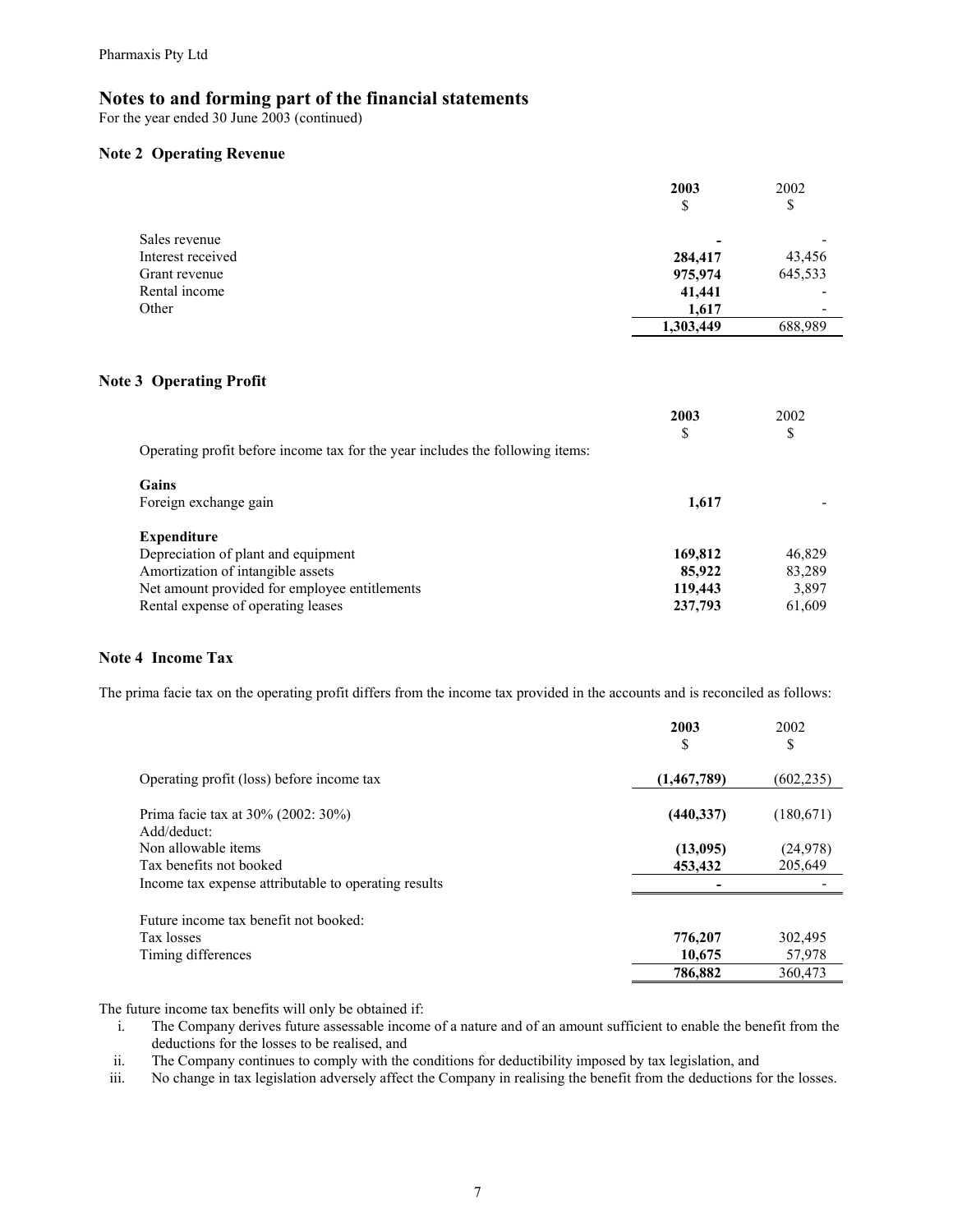For the year ended 30 June 2003 (continued)

#### **Note 5 Cash and Bank Balance**

|                                                              | 2003      | 2002    |
|--------------------------------------------------------------|-----------|---------|
|                                                              | \$        | \$      |
| Cash at bank                                                 | 71,752    | 750,859 |
| Cash on hand                                                 | 447       |         |
| Cash on deposit                                              | 1,319,508 |         |
|                                                              | 1,391,707 | 750,859 |
| The average interest rate on cash and bank balances is 4.2%. |           |         |
| <b>Note 6 Other Financial Assets</b>                         |           |         |
|                                                              | 2003      | 2002    |
|                                                              | \$        | S       |
| Bank accepted commercial bills                               | 5,992,216 |         |

Bank accepted commercial bills mature in July 2003. The average interest rate on the bank accepted commercial bills is 4.7%

#### **Note 7 Receivables**

|                                                     | 2003<br>ъ                          | 2002<br>J |
|-----------------------------------------------------|------------------------------------|-----------|
| Trade debtors<br>Less: Provision for doubtful debts | 62,582<br>$\overline{\phantom{a}}$ | ۰<br>-    |
|                                                     | 62,582                             | -         |

Trade debtors represent government research grants owed to the entity and are typically settled within 45 (forty five) days.

#### **Note 8 Other Assets**

|                                         | 2003<br>\$ | 2002<br>\$ |
|-----------------------------------------|------------|------------|
| Current                                 |            |            |
| Prepayments                             | 51,452     | 9,259      |
| Interest receivable                     | 14,874     |            |
| Deferred share issue expenses           |            | 48,892     |
| Other                                   | 17,909     | 11,252     |
|                                         | 84,235     | 69,403     |
| <b>Non Current</b><br>Security deposits | 243,800    |            |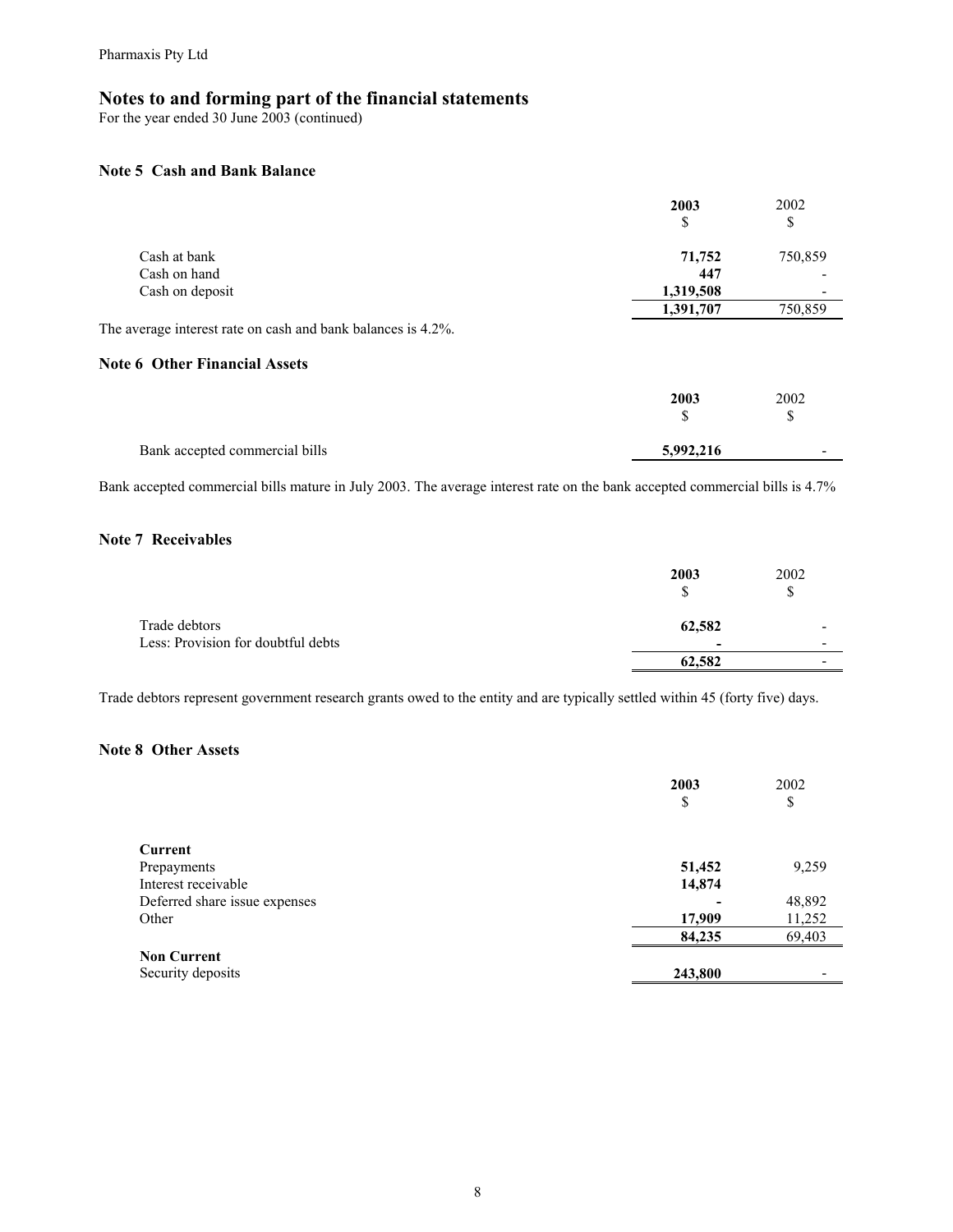For the year ended 30 June 2003 (continued)

#### **Note 9 Plant and Equipment**

|                                    | 2003       | 2002      |
|------------------------------------|------------|-----------|
|                                    | \$         | S         |
| Plant and equipment $-$ at cost    | 1,644,526  | 195,512   |
| Less: Accumulated depreciation     | (224, 679) | (79, 962) |
|                                    | 1,419,847  | 115,550   |
| Leasehold improvements $-$ at cost | 120,264    |           |
| Less: Accumulated depreciation     | (25,095)   | -         |
|                                    | 95,169     |           |
|                                    | 1,515,016  | 115,550   |

#### **Reconciliation**

A reconciliation of the carrying amount of property, plant and equipment at the beginning and end of the current financial year is set out below.

| Carrying amount at 1 July 2002  | 115,550   |
|---------------------------------|-----------|
| <b>Additions</b>                | 1,569,278 |
| Depreciation expense            | (169.812) |
| Carrying amount at 30 June 2003 | 1,515,016 |

#### **Note 10 Intangible Assets**

|                                | 2003      | 2002      |
|--------------------------------|-----------|-----------|
|                                |           |           |
| Patents and Licenses – at cost | 1,511,571 | 1.428.496 |
| Less: Accumulated amortization | (306.571) | (220.649) |
|                                | 1,205,000 | .207,847  |

#### **Note 11 Accounts Payable**

|                                  | 2003<br>\$ | 2002<br>\$ |
|----------------------------------|------------|------------|
| Current                          |            |            |
| Trade creditors                  | 113,396    | 121,281    |
| Other                            | 118,340    | -          |
|                                  | 231,736    | 121,281    |
| <b>Note 12 Other Liabilities</b> |            |            |
|                                  | 2003<br>\$ | 2002<br>\$ |
| <b>Current</b>                   |            |            |
| Deferred research grants         | 318,563    | 65,058     |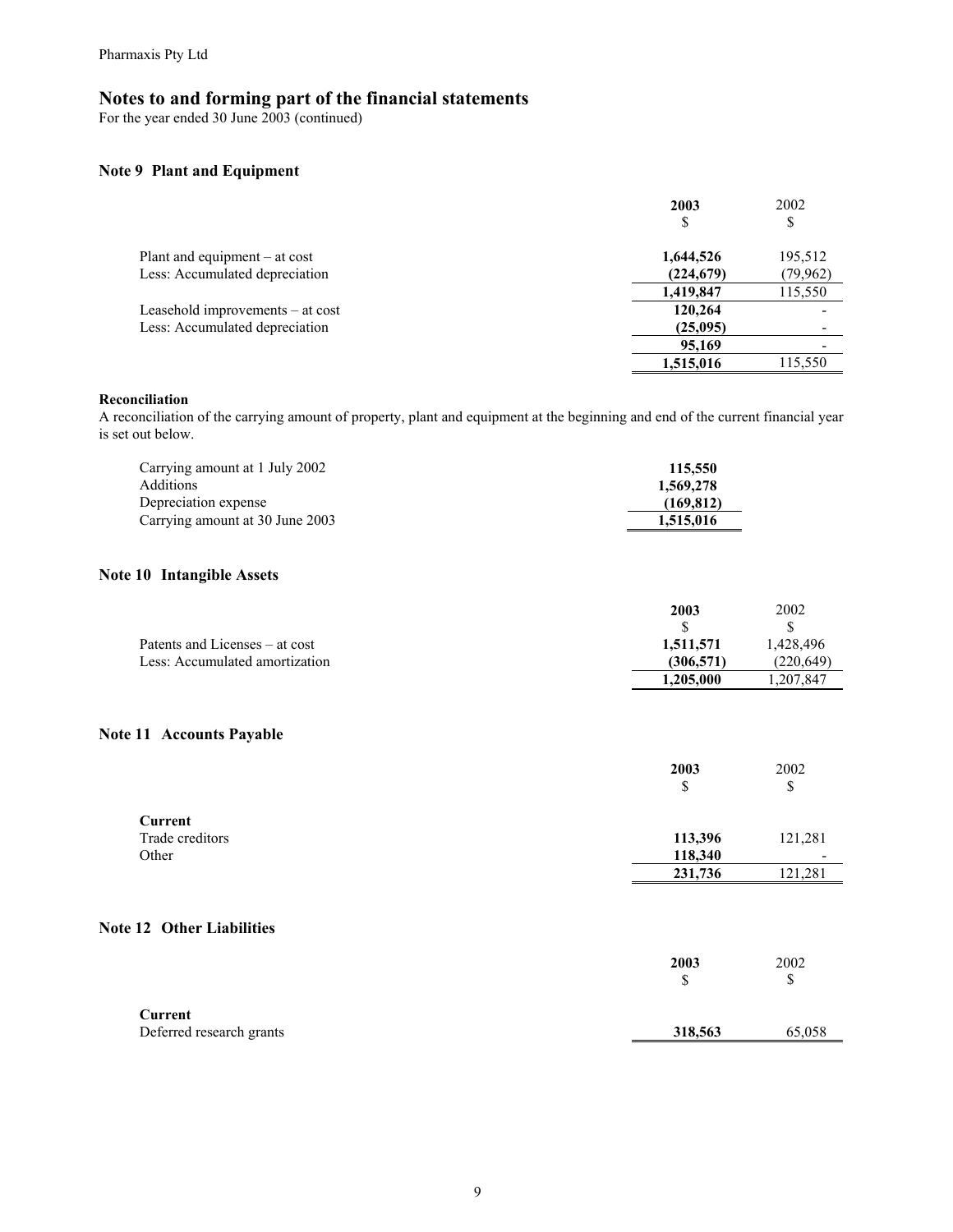For the year ended 30 June 2003 (continued)

#### **Note 13 Provisions**

|                                                                    | 2003<br>\$ | 2002<br>\$ |
|--------------------------------------------------------------------|------------|------------|
| Current                                                            |            |            |
| Employee entitlements                                              | 52,697     | 3,897      |
| Non-current                                                        |            |            |
| Employee entitlements                                              | 1,499      |            |
| <b>Note 14 Shareholders' Equity</b>                                | 2003<br>\$ | 2002<br>\$ |
| (a)<br>Contributed equity                                          |            |            |
| 1,400,000 ordinary shares (2002: 1,400,101)                        | 1,400,000  | 1,400,101  |
| 2,000,000 "A" class converting preference shares (2002: 2,000,000) | 2,000,000  | 2,000,000  |
| 3,852,000 "B" class converting preference shares (2002: Nil)       | 9,404,529  |            |
|                                                                    | 12,804,529 | 3,400,101  |

Ordinary shares entitle the holder to participate in dividends and the proceeds on winding up of the company in proportion to the number of and amounts paid on the shares held. On a show of hands every holder of ordinary shares present at a meeting in person or by proxy, is entitled to one vote, and upon a poll each share is entitled to one vote.

The 'A' and "B" class converting preference shares may be converted by the holders into ordinary shares at any time or may be compulsorily converted at the time of an initial public offering, subject to certain conditions. The conversion ratio is one ordinary share per convertible preference share subject to variation for capital reconstructions and share dilutions.

The holders of the A and B class convertible preference shares may redeem their shares after 15 October 2005 if the company has not listed its securities on a securities exchange, on the winding up of the company or the disposal of its business or on a voluntary merger of the company. The redemption price payable to the holders is their original issue price adjusted for any capital reconstructions plus any unpaid accrued cumulative dividends and a prorata share of surplus assets and profits at redemption date. On redemption B class convertible preference shares have priority over A class shares.

Both classes are entitled to a 10% per annum cumulative dividend (based on original issue prices), B class having priority over A class. The dividends are only payable on the occurrence of a defined liquidity event or a voluntary merger of the company unless decided otherwise by directors.

Certain defined events require approval by a special majority of class "A" and "B" shareholders or their appointed representative directors.

|     |                                                  | Number of |           |
|-----|--------------------------------------------------|-----------|-----------|
|     |                                                  | shares    |           |
| (b) | Movements in ordinary shares                     |           |           |
|     | Opening balance                                  | 1,400,101 | 1,400,101 |
|     | Shares cancelled                                 | (101)     | (101)     |
|     | Ordinary shares at the end of the financial year | 1,400,000 | 1,400,000 |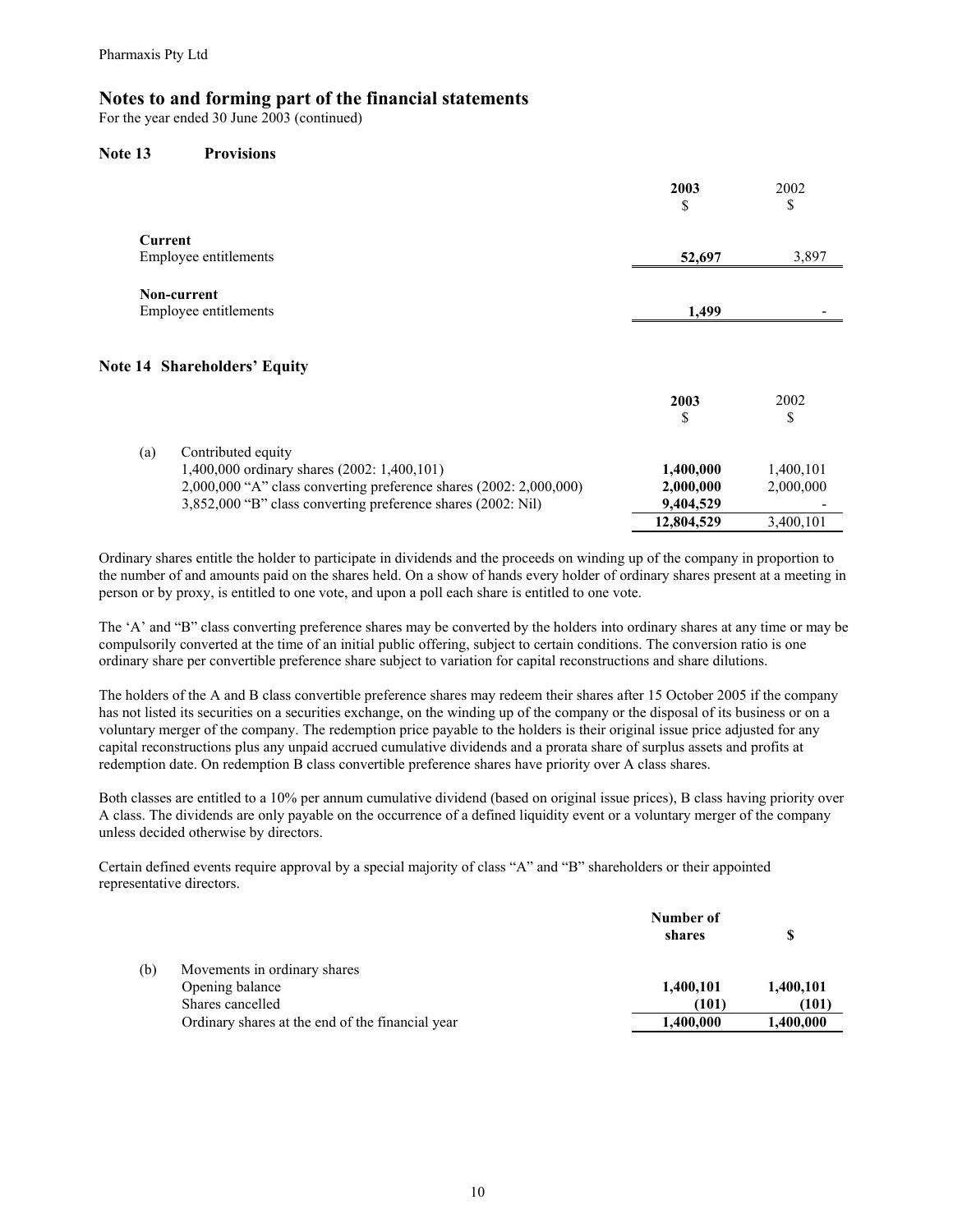For the year ended 30 June 2003 (continued)

#### **Note 14 Shareholders' Equity (continued)**

|     |                                                                       | Number of |            |  |
|-----|-----------------------------------------------------------------------|-----------|------------|--|
|     |                                                                       | shares    |            |  |
| (c) | Movements in B class converting preference shares                     |           |            |  |
|     | Opening balance                                                       |           | -          |  |
|     | Shares issued at \$2.50 each                                          | 3,852,000 | 9,630,000  |  |
|     | Transaction costs on share issue                                      |           | (225, 471) |  |
|     | B class converting preference shares at the end of the financial year | 3,852,000 | 9,404,529  |  |
|     |                                                                       |           |            |  |

3,740,000 B class converting preference shares were issued on 28 August 2002 and 112,000 B class converting preference shares were issued on 2 May 2003. The shares were issued to provide funds to continue the company's research and development programs and to commence clinical trials of certain products, including the manufacture of the clinical trial material.

|     |                                                         | 2003        | 2002        |
|-----|---------------------------------------------------------|-------------|-------------|
|     |                                                         |             |             |
| (d) | Retained profits                                        |             |             |
|     | Retained profits at the beginning of the financial year | (1,446,679) | (844, 444)  |
|     | Net profit $/$ (loss)                                   | (1,467,789) | (602, 235)  |
|     | Retained profits at the end of the financial year       | (2,914,468) | (1,446,679) |

#### **Note 15 Financial Reporting by Segments**

The Company operates predominantly in one industry. The principal activities of the Company are the research and development of pharmaceutical products.

The Company operates predominantly in one geographical area, being Australia.

#### **Note 16 Auditor's Remuneration**

|                                                                                                                                  | 2003<br>S   | 2002                          |
|----------------------------------------------------------------------------------------------------------------------------------|-------------|-------------------------------|
| Amounts received, or due and receivable by the auditors of the Company for:<br>Audit of the Company's accounts<br>Other services | 14.400<br>- | -<br>$\overline{\phantom{0}}$ |
|                                                                                                                                  | 14.400      | -                             |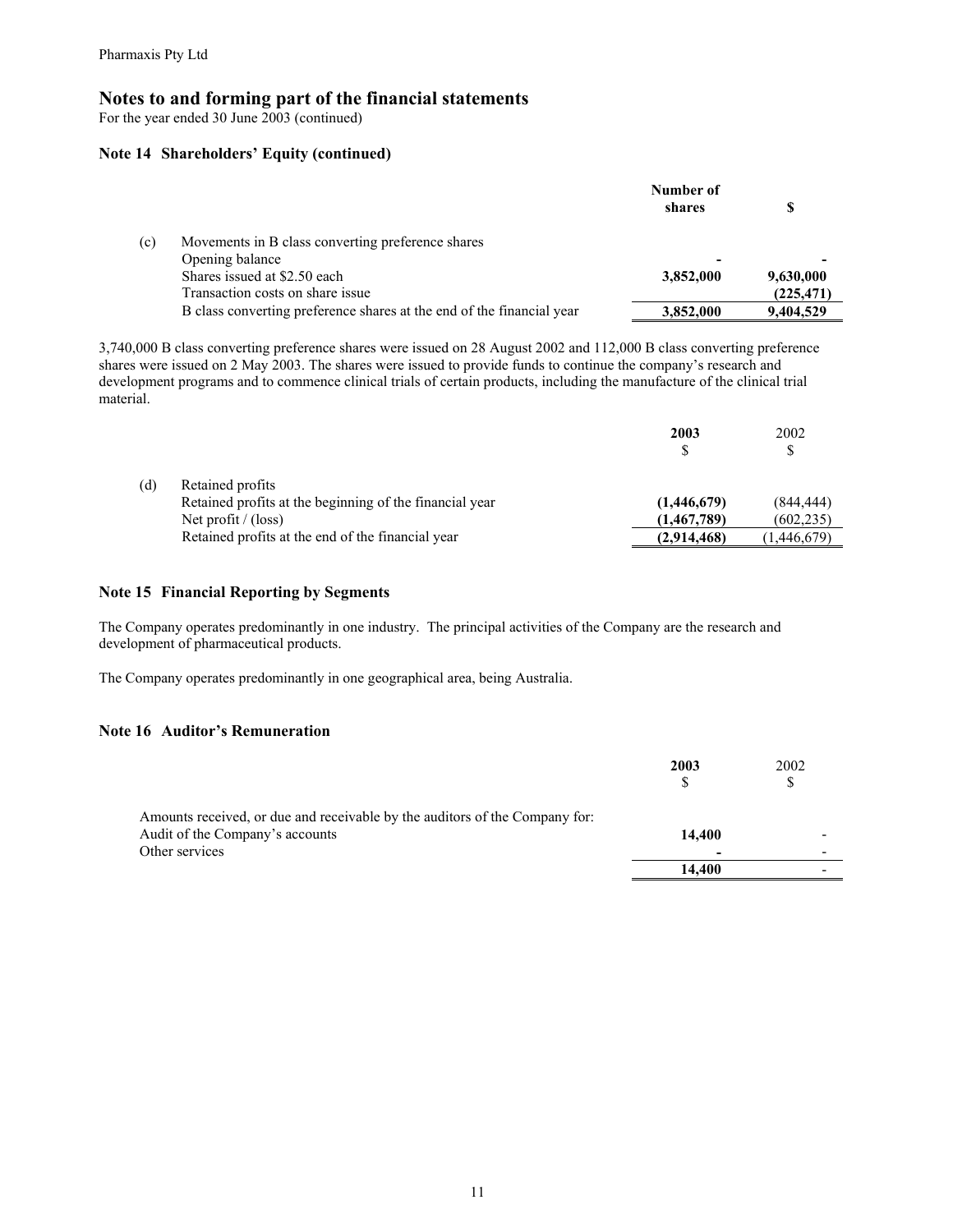For the year ended 30 June 2003 (continued)

#### **Note 17 Directors' Remuneration**

|                                                                                        | 2003    | 2002    |
|----------------------------------------------------------------------------------------|---------|---------|
| Income paid or payable, or otherwise made available to the Directors of the<br>Company | 529,288 | 275.343 |

The numbers of Directors of the Company included in these figures are shown below in their relevant income bands:

| Income of: |    |           | 2003<br><b>Number</b> | 2002<br>Number |
|------------|----|-----------|-----------------------|----------------|
| \$Nil      | to | \$9,999   | 5                     |                |
| \$50,000   | to | \$59,999  |                       | 2              |
| \$70,000   | to | \$79,999  |                       |                |
| \$100,000  | to | \$109,999 |                       |                |
| \$130,000  | to | \$139,999 |                       | ۰              |
| \$140,000  | to | \$149,999 |                       | -              |
| \$190,000  | to | \$199,999 |                       | -              |
|            |    |           |                       |                |

#### **Note 18 Operating Lease Commitments**

|                                                                                                                                               | 2003               | 2002 |
|-----------------------------------------------------------------------------------------------------------------------------------------------|--------------------|------|
| <b>Lease Commitments</b><br>Commitments for minimum lease payments in relation to non-cancellable<br>operating leases are payable as follows: |                    |      |
| Payable no later than one year<br>Payable later than one year, not later than five years                                                      | 351,064<br>699.340 |      |

#### **Note 19 Related Parties**

#### **Directors**

The names of persons who were directors of the Company at any time during the financial year are as follows:

Denis Michael Hanley – Chairman Alan Duncan Robertson – Managing Director and Chief Executive Officer Brigitte Helen Smith Brett Charlton William Butler Cowden – resigned 28 August 2002; appointed alternate for Brett Charlton 13 September 2002 Carmel Judith Hillyard – appointed 28 August 2002 Geoffrey Edward Duncan Brooke – alternate for Brigitte Smith; appointed 28 August 2002 Mark Andrew Morrisson – alternate for Carmel Hillyard; appointed 28 August 2002 Charles Peter Hunt Kiefel – appointed 1 May 2003

#### **Controlling entities**

No individual shareholder held shares with more than 50% of issued shares at 30 June 2003.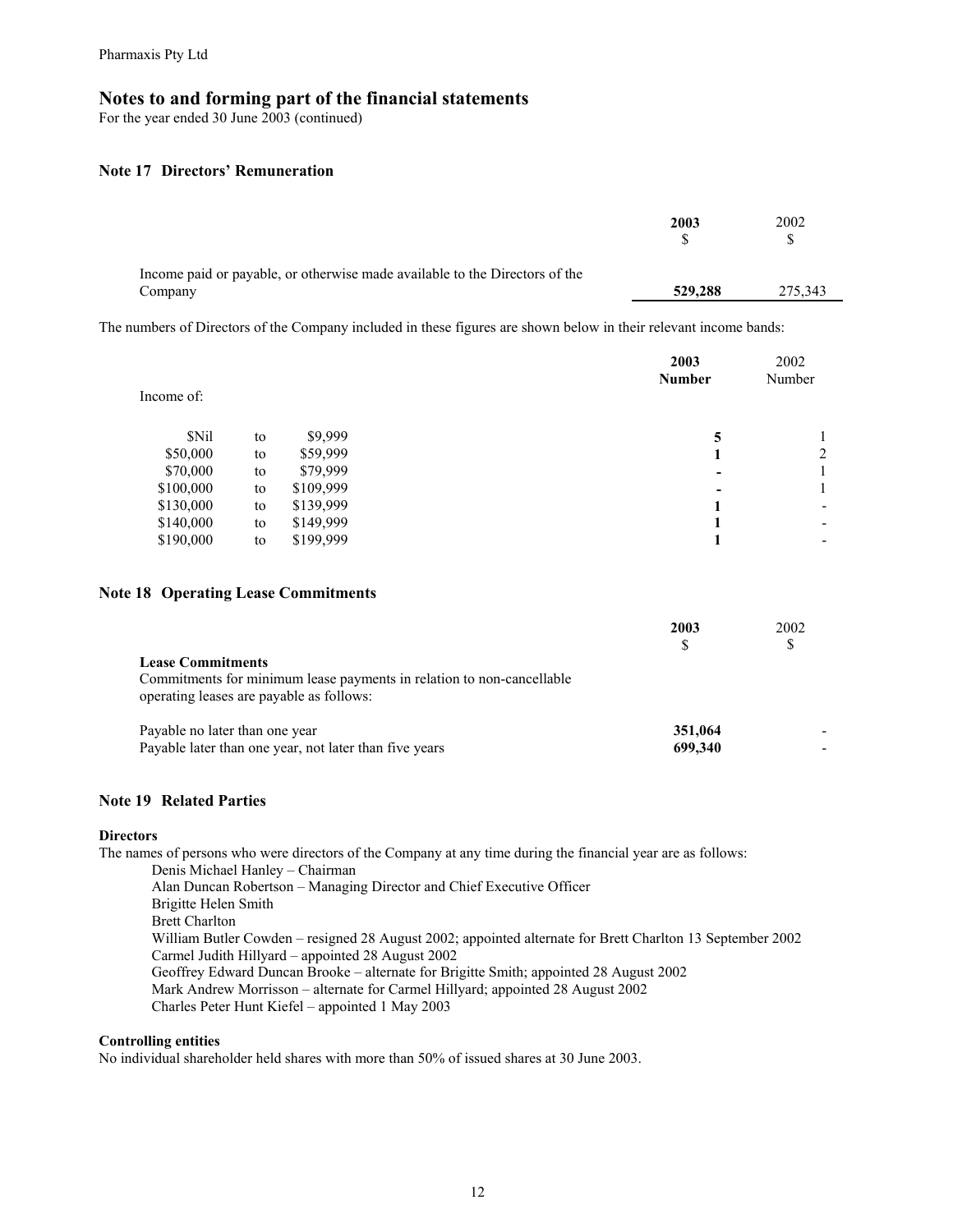For the year ended 30 June 2003 (continued)

#### **Note 20 Reconciliation profit from ordinary activities after income tax to net cash inflow from operating activities**

| Cash in the cash flow statements is reconciled to the related items in the<br>balance sheets as follows:                                                                                                                                                                                                                                 | 2003<br>\$                                     | 2002<br>S                    |
|------------------------------------------------------------------------------------------------------------------------------------------------------------------------------------------------------------------------------------------------------------------------------------------------------------------------------------------|------------------------------------------------|------------------------------|
| Cash and bank balances                                                                                                                                                                                                                                                                                                                   | 1,391,707                                      | 750,859                      |
| Bank accepted commercial bills                                                                                                                                                                                                                                                                                                           | 5,992,216                                      |                              |
|                                                                                                                                                                                                                                                                                                                                          | 7,383,923                                      | 750,859                      |
| Reconciliation of net cash flows from operating activities to operating profit<br>after income tax<br>Profit/(loss) from ordinary activities after income tax<br>Depreciation and amortisation<br>Increase in income taxes payable<br>Deferred share issue expenses transferred to contributed equity<br>Write off of formation expenses | (1,467,789)<br>255,734<br>(48, 892)            | (602, 235)<br>130,118<br>909 |
| Changes in assets and liabilities:<br>(Increase)/decrease in trade and other debtors<br>(Increase)/decrease in inventories<br>(Increase)/decrease in other debtors and prepayments<br>(Increase)/decrease in security deposits<br>(Decrease)/increase in trade and other creditors and employee entitlements                             | (62, 582)<br>(14, 832)<br>(243,800)<br>414,258 | (39,262)<br>147,877          |
| Net cash inflows from operating activities                                                                                                                                                                                                                                                                                               | (1,167,903)                                    | (362, 593)                   |

#### **Note 21 Additional Financial Instruments Disclosures**

The directors consider the carrying amount of trade debtors, trade and other accounts payable and employee entitlements to approximate their net fair values.

The Company does not have any significant exposure to major concentrations of credit risk.

All financial instruments are non interest bearing except for cash at bank, cash on deposit and bank accepted commercial bills.

#### **Note 22 Employee Option Plan**

The Pharmaxis Employee Option Plan ("EOP") was approved by shareholders in 1999 and amended by shareholders in June 2003. The maximum number of options available to be issued under the EOP is 15% of total issued shares including the EOP. All employees and directors are eligible to participate in the EOP, but do so at the invitation of the Board. The terms of option issues are determined by the Board. Options are generally granted for no consideration and vest equally over a four year period, the annual vesting being subject to approval by the Remuneration Committee of the Board. The Committee gives its approval for vesting based on the achievement of individual employee's personal annual objectives.

Options granted under the EOP carry no dividend or voting rights. When exercisable, each option is convertible into one ordinary share.

The exercise price is set by the Board, based on its assessment of the market value of the underlying shares at the time of grant.

No options have been exercised as at 30 June 2003.

There were 555,000 vested options at 30 June 2003 (260,000 at 30 June 2002).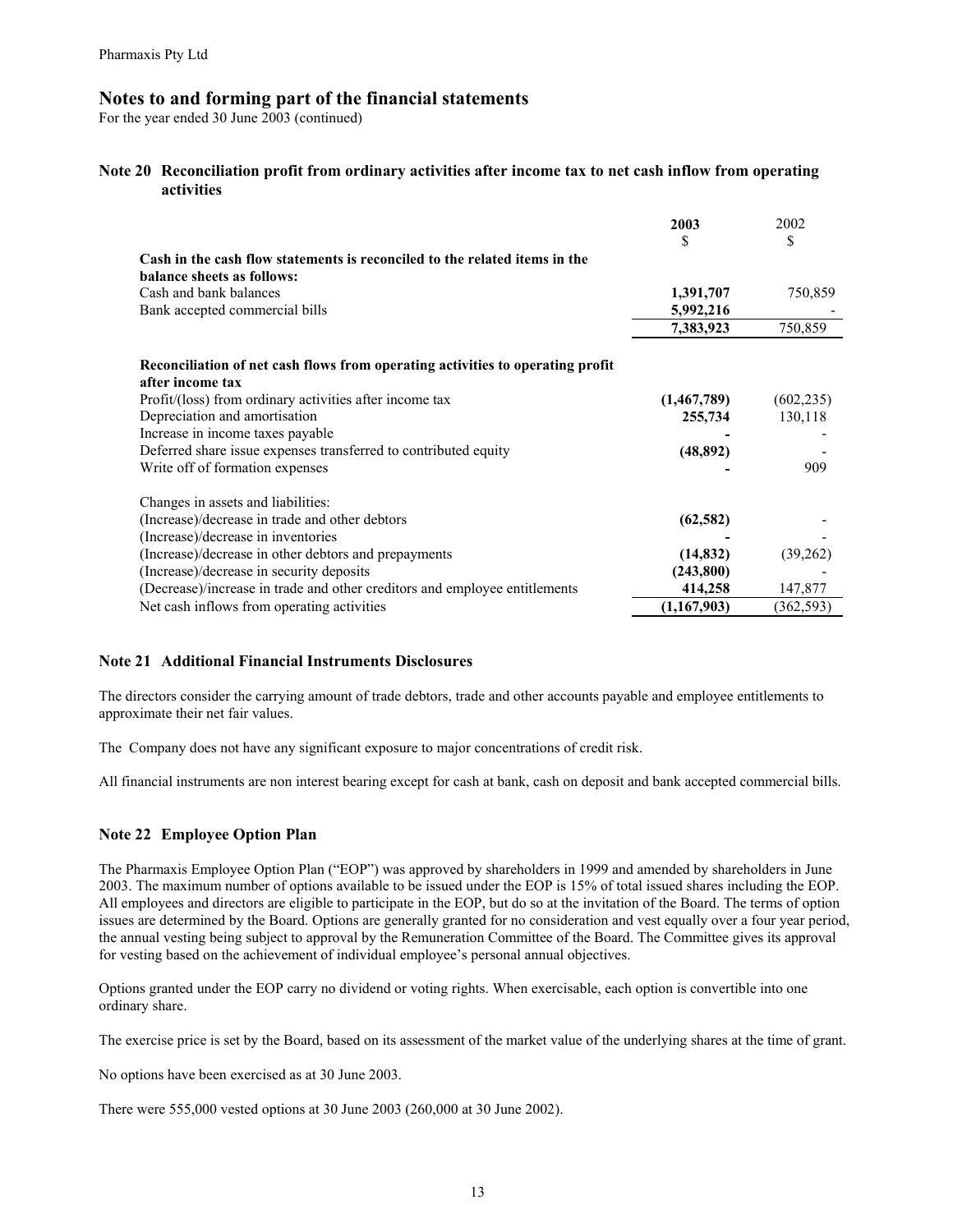For the year ended 30 June 2003 (continued)

#### **Note 22 Employee Option Plan (continued)**

Set out below are summaries of options granted under the plan.

| Grant date              | Expiry date      | Exercis<br>e price | Balance at start<br>of the year | Issued during<br>the year | Lapsed during<br>the year | Balance at end<br>of the year |  |  |  |
|-------------------------|------------------|--------------------|---------------------------------|---------------------------|---------------------------|-------------------------------|--|--|--|
| Year ended 30 June 2003 |                  |                    |                                 |                           |                           |                               |  |  |  |
| 1 December 1999         | 30 November 2009 | \$1.00             | 300,000                         |                           |                           | 300,000                       |  |  |  |
| 1 July 2000             | 30 June 2010     | \$1.00             | 48,000                          |                           |                           | 48,000                        |  |  |  |
| 1 January 2001          | 31 December 2010 | \$1.00             | 12,000                          |                           |                           | 12,000                        |  |  |  |
| 1 September 2001        | 30 August 2011   | \$2.50             | 80,000                          |                           |                           | 80,000                        |  |  |  |
| 2 December 2001         | 30 November 2011 | \$1.00             | 20,000                          |                           |                           | 20,000                        |  |  |  |
| 12 May 2003             | 30 June 2012     | \$2.50             |                                 | 580,000                   |                           | 580,000                       |  |  |  |
| 12 May 2003             | 30 November 2012 | \$2.50             |                                 | 60,000                    |                           | 60,000                        |  |  |  |
| 12 May 2003             | 30 April 2013    | \$2.50             |                                 | 28,000                    |                           | 28,000                        |  |  |  |
|                         |                  |                    | 460,000                         | 668,000                   |                           | 1,128,000                     |  |  |  |
| Year ended 30 June 2002 |                  |                    |                                 |                           |                           |                               |  |  |  |
| 1 December 1999         | 30 November 2009 | \$1.00             | 300,000                         |                           |                           | 300,000                       |  |  |  |
| 1 July 2000             | 30 June 2010     | \$1.00             | 48,000                          |                           |                           | 48,000                        |  |  |  |
| 1 January 2001          | 31 December 2010 | \$1.00             | 20,000                          |                           | (8,000)                   | 12,000                        |  |  |  |
| 1 September 2001        | 30 August 2011   | \$2.50             |                                 | 80,000                    |                           | 80,000                        |  |  |  |
| 2 December 2001         | 30 November 2011 | \$1.00             |                                 | 20,000                    |                           | 20,000                        |  |  |  |
|                         |                  |                    | 368,000                         | 100,000                   | (8,000)                   | 460,000                       |  |  |  |

#### **Note 23 Contingent Liabilities**

The Company has received three separate Australian Government research grants under the R&D START Program, two of which have completed. The Government may require the Company to repay all or some of the amount of a particular grant together with interest in either of the following circumstances:

- a) the Company fails to use its best endeavours to commercialize the relevant grant project within a reasonable time of completion of the project; or
- b) upon termination of a grant due to breach of agreement or insolvency.

The Company continues the development and commercialization of all three projects funded by the START Program.The total amount received under the START Program at 30 June 2003 was \$2,394,159, of which \$318,563 has been booked as deferred research grants.

The Company has a bank guarantee of \$169,462 in relation to a rental bond for which no provision has been made in the accounts. This bank guarantee is secured by a security deposit held at the bank.

#### **Note 24 Subsequent Events**

On 4<sup>th</sup> July 2003 Mr Malcolm John McComas was appointed a director of the Company.

On 24<sup>th</sup> July 2003 the Company filed with the Australian Securities and Investment Commission an application to change its status to a public company.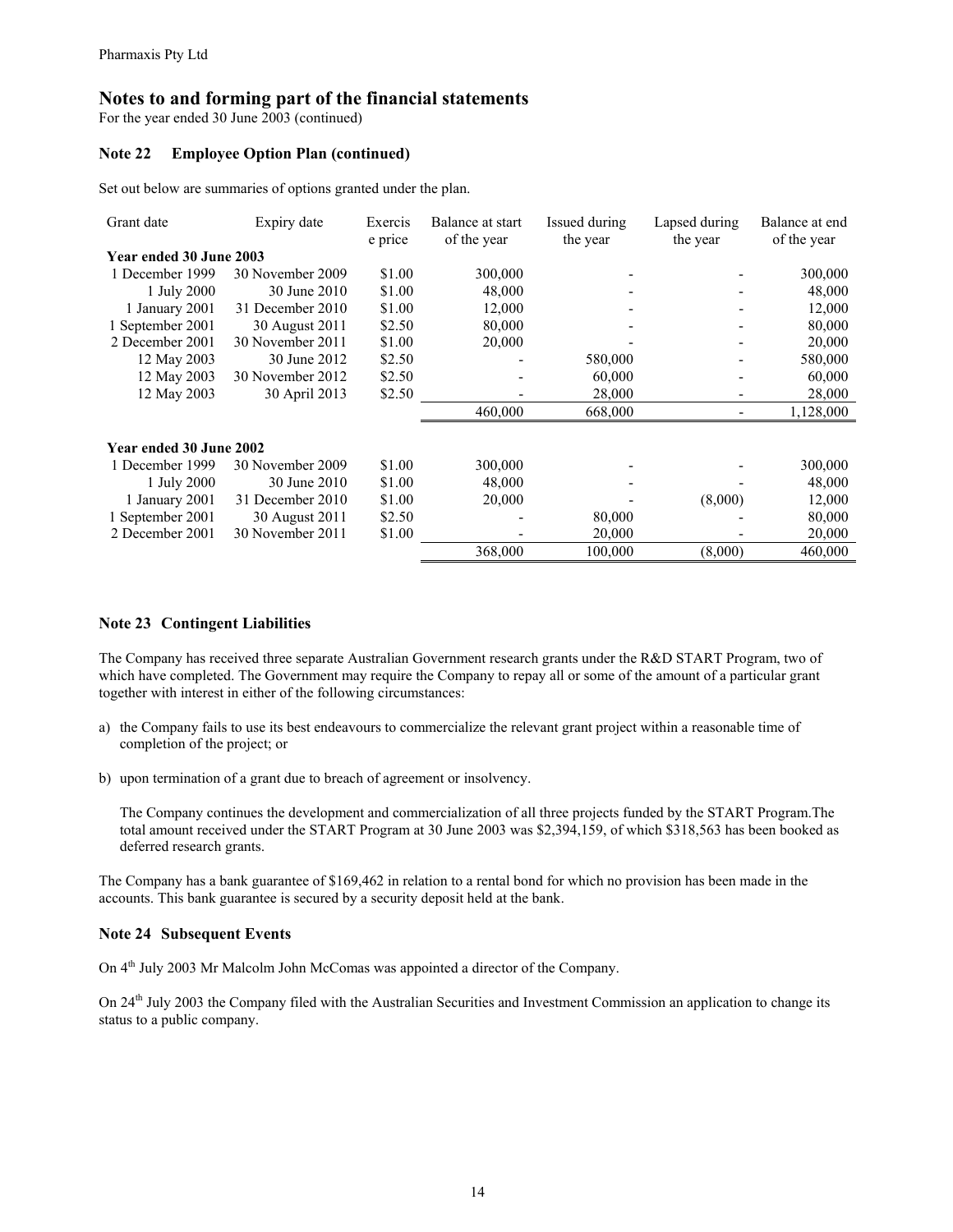#### Directors' declaration

In the directors' opinion:

- The financial statements and notes set out on pages 1 to 16 present fairly in accordance with accounting standards and  $(a)$ other mandatory professional reporting requirements the company's financial position as of 30 June 2003 and the results of its operations and its cash flows for the financial year ended on that date, and
- There are reasonable grounds to believe that the company will be able to pay its debts as and when they become due and  $(b)$ payable.

This declaration is made in accordance with a resolution of the directors.

Ala-D. Robert-

Alan D Robertson Director

Sydney 8th August 2003

 $\vec{q}^i$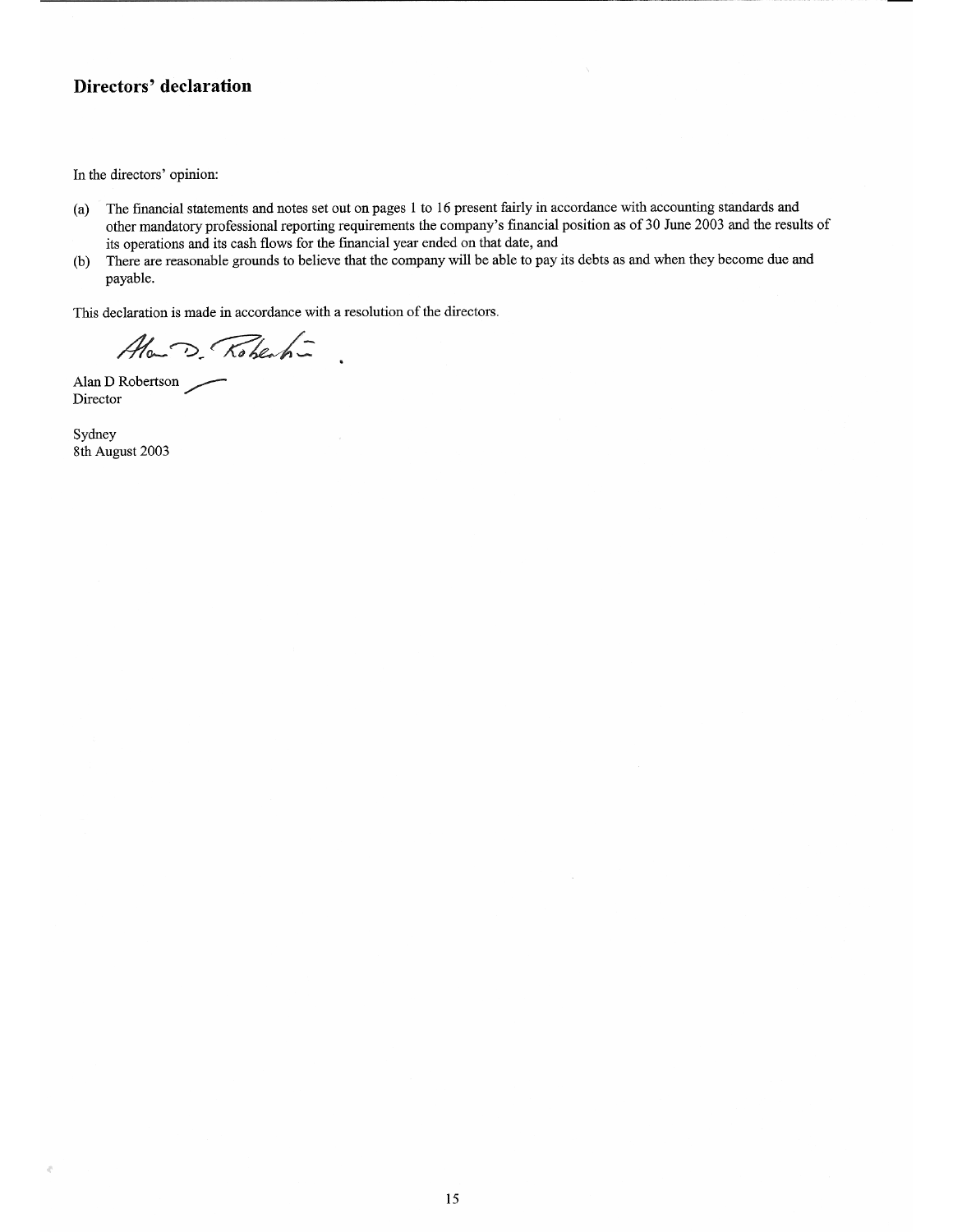# PriceWATERHOUsE(COPERS ®

### Independent audit report to the members of **Pharmaxis Pty Ltd**

#### **Audit opinion**

In our opinion, the financial report of Pharmaxis Pty Ltd presents fairly, in accordance with Accounting Standards and other mandatory financial reporting requirements in Australia, the financial position of Pharmaxis Pty Ltd at 30 June 2003 and the results of its operations and cash flows for the year ended on that date.

This opinion must be read in conjunction with the rest of our audit report.

#### **Scope**

#### The financial report and directors' responsibility

The financial report comprises the statement of financial position, statement of financial performance, statement of cash flows, accompanying notes to the financial statements, for Pharmaxis Pty Ltd (the Company) for the year ended 30 June 2003.

The directors of the Company are responsible for the preparation and presentation of the financial report. This includes responsibility for the maintenance of adequate accounting records and internal controls that are designed to prevent and detect fraud and error, and for the accounting policies and accounting estimates inherent in the financial report.

#### Audit approach

We conducted an independent audit in order to express an opinion to the members of the company. Our audit was conducted in accordance with Australian Auditing Standards, in order to provide reasonable assurance as to whether the financial report is free of material misstatement. The nature of an audit is influenced by factors such as the use of professional judgement, selective testing, the inherent limitations of internal control, and the availability of persuasive rather than conclusive evidence. Therefore, an audit cannot guarantee that all material misstatements have been detected.

We performed procedures to assess whether in all material respects the financial report presents fairly, in accordance with Accounting Standards and other mandatory financial reporting requirements in Australia, a view which is consistent with our understanding of the Company's financial position and the results of its operations and cash flows.

We formed our audit opinion on the basis of these procedures, which included:

- examining, on a test basis, information to provide evidence supporting the amounts and disclosures in the financial report, and
- assessing the appropriateness of the accounting policies and disclosures used and the reasonableness of significant accounting estimates made by the directors of the Company.

When this audit report is included in an Annual Report, our procedures include reading the other information in the Annual Report to determine whether it contains any material inconsistencies

**PricewaterhouseCoopers** ABN 52 780 433 757

Darling Park Tower 2 201 Sussex Street **GPO BOX 2650** SYDNEY NSW 1171 DX 77 Sydney Australia www.pwc.com/au Telephone +61 2 8266 0000 Facsimile +61 2 8266 9999